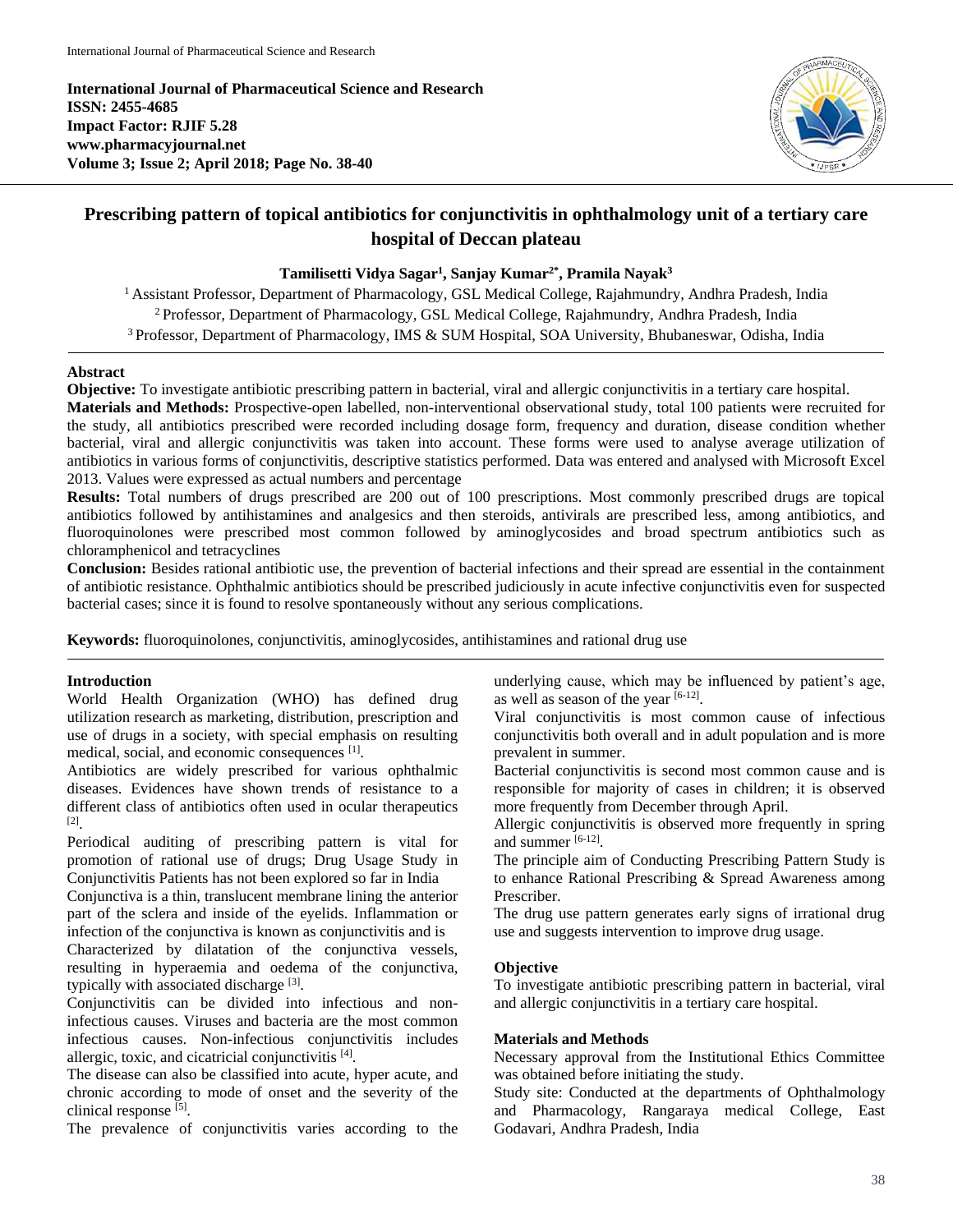Study period: Study was an observational study completed over a period of 3 months, May 2014 to July 2014

Study design: Prospective-open labelled, non-interventional observational study

Sample size: Total 100 patients were recruited for the study

Patient selection: Inclusion criteria: Patient attending Ophthalmology OPD and giving consent to participate in the study.

Exclusion criteria: Patient who were seriously sick (emergency) and IPD patients.

Study Procedure: All antibiotics prescribed were recorded including dosage form, frequency and duration. Disease condition whether bacterial, viral and allergic conjunctivitis was taken into account. These forms were used to analyse average utilization of antibiotics in various forms of conjunctivitis.

# **Statistical analysis**

Descriptive statistics were performed. Data was entered and analysed with Microsoft Excel 2013. Values were expressed as actual numbers, percentage and mean.

#### **Results**

# **Distribution of age**

0-5 years of age group -3 female patients, 6-15 years -12 male and 5 female patients, in 16-45 years-30 male and 20 female patients and >46 years 20 male and 10 female patients were included

# **Distribution of sex**

Male patients were 53%, and female patients were 47 % Out of 100 conjunctivitis patients receiving antibacterial therapy 55 were of bacterial conjunctivitis, 28 were of viral conjunctivitis and 17 were of allergic conjunctivitis.

Total numbers of drugs prescribed were 200 out of 100 prescriptions. Most commonly prescribed drugs are topical antibiotics followed by antihistamines and analgesics and then steroids, antivirals are prescribed less.

Among antibiotics, fluoroquinolones were prescribed most common followed by aminoglycosides and broad spectrum antibiotics such as chloramphenicol and tetracyclines

| Drugs prescribed | <b>Number/Percentage</b> |
|------------------|--------------------------|
| Antibiotics      | 110(55%)                 |
| Antivirals       | 10(5%)                   |
| Antihistamines   | 50(25%)                  |
| Analgesics       | $20(10\%)$               |
| <b>Steroids</b>  | 10(5%)                   |

| <b>Antibiotics prescribed</b> | Number/percentage |
|-------------------------------|-------------------|
| <b>Flouroquinolones</b>       | 80(40%)           |
| Aminoglycosides               | $20(10\%)$        |
| Broad spectrum antibiotics    | 10(5%)            |

Most commonly Drug prescribed was Ciprofloxacin. Aminoglycosides are considered to be more effective against Gram negative organisms. In our study, two aminoglycosides,

amikacin and gentamicin are prescribed. Poly Pharmacy was seen in 33% of the Prescription. All the Drugs were prescribed by Brand name.

# **Discussion**

Drug utilization studies are important for obtaining data about patterns and quality of drug use outcomes of use. WHO drug use indicators are highly standardized and are recommended for inclusion in drug utilization studies [1, 13].

Most common infective eye disease is conjunctivitis and it is common due to poor sanitation<sup>14</sup>, present study attempts to describe the current prescribing pattern of drugs in conjunctivitis.

In this study, the most commonly prescribed topical drugs were antibiotics 55%, the result was consistent with a previous study where 59.5% of prescribed drugs were antibiotics [15].

Fluoroquinolones (ofloxacin, ciprofloxacin, moxifloxacin) were the most commonly prescribed antibiotics 40%% in this study which was comparable with other studies [16, 17].

There is no role for the use of topical antibiotics in viral conjunctivitis, and they should be avoided because of adverse treatment effects [18].

Majority of cases of allergic conjunctivitis are seasonal allergies. Antihistamines, mast cell inhibitors, and topical steroids (in selected cases) are indicated for treating allergic conjunctivitis [19].

At least 60% of bacterial conjunctivitis is self-limited without treatment within 1 to 2 weeks of presentation. Although topical antibiotics reduce the duration of the disease, no differences have been observed in outcomes between treatment and placebo groups  $[12]$ .

Antibiotic therapy should be considered in cases of purulent or mucopurulent conjunctivitis and for patients who have distinct discomfort, who wear contact lenses, who are immunocompromised, and who have suspected chlamydial and gonococcal conjunctivitis [12, 20].

Limitations: Short period of 3 months might be a limitation to this study, another major limitation of this study is its inability to consider the associated comorbidities of patients.

# **Conclusion**

Use of topical antibiotics in all cases of red eye may result in delayed diagnosis of other non-infective conditions resembling conjunctivitis, such as iritis and acute angle closure glaucoma, besides rational antibiotic use, prevention of bacterial infections and their spread are essential in the containment of antibiotic résistance. Ophthalmic antibiotics Should be prescribed judiciously in acute infective

Conjunctivitis even for suspected bacterial cases; since it is found to resolve spontaneously without any serious complications.

# **References**

- 1. World Health Organization (WHO) and International Network for Rational Use of Drugs. How to Investigate Drug Use in Health Facilities: Selected Drug Use indicators. WHO/DAP/93.1. Geneva, Switzerland
- 2. 2.Afshari NA, Ma JJ, Duncan SM, Pineda R, Starr CE, Decroos FC, *et al*. Trends in resistance to ciprofloxacin, cefazolin, and gentamicin in the treatment of bacterial